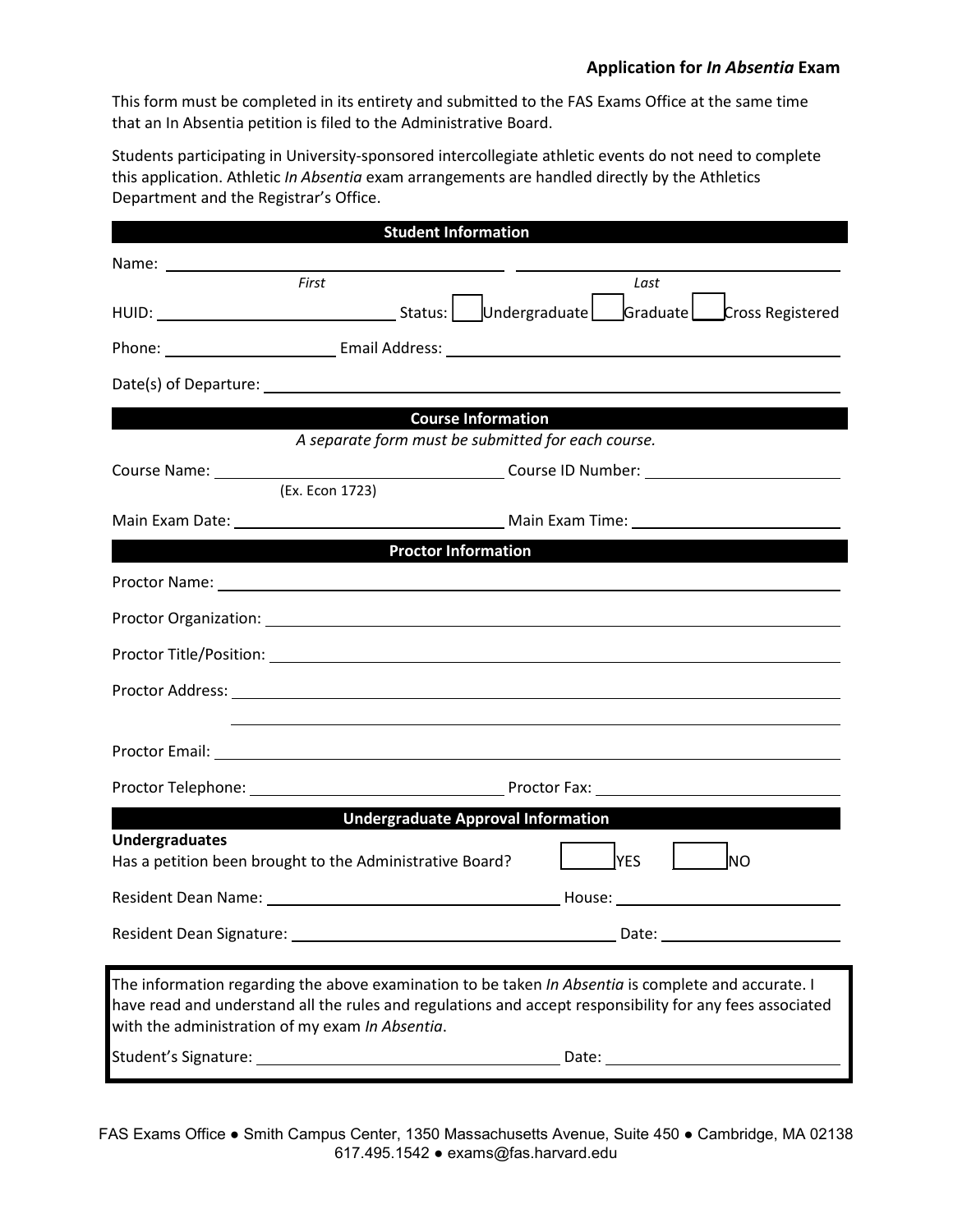## *In Absentia* **Examination Rules and Regulations**

**Approval:** All requests to take an examination *In Absentia* must be approved by the Administrative Board of the College (for undergraduates) or the FAS Exams Manager (for graduate and cross-registered students).

Undergraduate students must petition for permission to write an examination *In Absentia* through their Allston Burr Resident Dean or Resident Dean of First Years. Students participating in Universitysponsored intercollegiate athletic events requiring *In Absentia* exams do not need to complete this form. Athletic *In Absentia* exam arrangements are handled directly by the Athletics Department and the Registrar's Office.

Graduate and cross-registered students should petition for permission to write an examination *In Absentia* through the FAS Registrar's Office.

**Form Due Date:** The completed application for an *In Absentia* examination must be submitted to the Exams Office at the same time that an *In Absentia* petition is filed to the Administrative Board. The form must be completed in its entirety and all necessary signatures obtained before submitting it to the Exams Office.

**Exam Scheduling:** Ordinarily, an examination administered *In Absentia* must be given at the **same date and time** as the scheduled examination in Cambridge. Exceptions will be made only when there is a significant difference between time zones in Cambridge and the examination site or if an exception has been granted by the Administrative Board. In such cases the Exams Manager will determine the examination time. All Saturday exams MUST be held on Saturday.

**Exam Proctor:** Students are responsible for arranging for a proctor at the examination site. The proctor is subject to approval by the Exams Office. We recommend professionals within education, such as an instructor or administrator. The rules and regulations that apply to examinations written in Cambridge also apply to *In Absentia* examinations. For example, students who are present at their examinations for any length of time are not eligible for makeup examinations. Students writing an *In Absentia* examination should be aware that they may lose credit for the course if circumstances prevent proper administration of the examination.

**Fees:** Students are responsible for the payment of any fees and charges incurred at the site of the exam including:

- Mailing fees (via a traceable courier service such as FedEx, DHL, UPS)
- Proctor fees
- Use of audio/visual equipment
- Use of exam room
- Telephone and fax charges

**Final Grades:** Final grades for courses with examinations administered *In Absentia* may not be received in time to appear on final grade reports, and requests for complete transcripts may be delayed. Students in their final term may have their degrees postponed by one degree cycle if instructors are unable to meet the deadline for submitting grades.